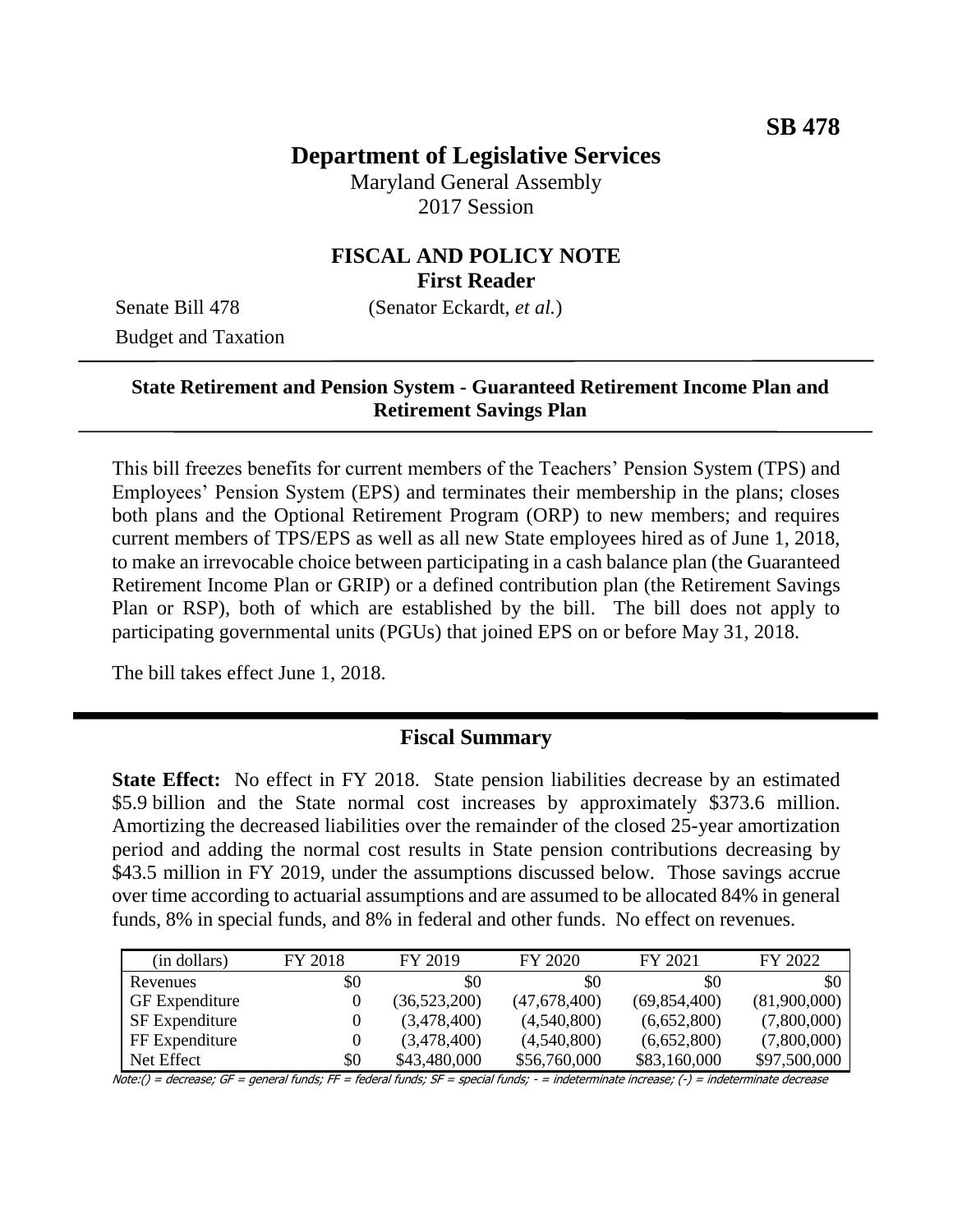Local Effect: Pension contributions for local governments increase by \$7.1 million in FY 2019 under the assumptions discussed below. Although pension contributions decrease slightly for local school boards, they increase for community colleges and local libraries. No effect on current PGUs, and no effect on local revenues. **This bill imposes a mandate on a unit of local government.**

**Small Business Effect:** None.

### **Analysis**

**Bill Summary:** Current members of TPS/EPS as of June 1, 2018, must elect between GRIP and RSP by June 15, 2018; membership in TPS/EPS terminates as of July 1, 2018. New employees of participating employers hired on or after June 1, 2018, must make a one-time irrevocable decision to join either GRIP or RSP at the time they are hired, and their participation begins on the first pay period after 180 days of full-time employment. Employees who do not make an active choice are automatically enrolled in GRIP.

For both GRIP and RSP, the bill establishes rules for the calculation of credited service, including credit for military service. It also establishes disability benefits and death benefits for surviving beneficiaries of active members.

#### *Guaranteed Retirement Income Plan*

GRIP is a cash balance (defined benefit) plan administered by the Board of Trustees of the State Retirement and Pension System (SRPS), which is responsible for deciding the eligibility and rights of any participating employee, computing the benefits payable to an employee or beneficiary, and authorizing disbursement of benefits. Board decisions on these matters are final. The board must develop regulations to implement the program.

Member contributions to GRIP are 4.0% of earnable compensation below the Social Security wage base and 8.0% of earnable compensation above the wage base; employees are immediately fully vested in their contributions and interest on those contributions. Members receive 5.0% annual interest on all member contributions, subject to requirements of the Internal Revenue Code (IRC). Interest is credited on a monthly basis.

SB 478/ Page 2 The State contribution to GRIP is 8.0% of regular earnings, which earn 5.0% annual interest, subject to IRC requirements. For members of TPS employed by a local school board, the employer contribution is evenly divided between the State and local school board that employs the member. Members vest in the employer contributions after three years of service. Local school boards also pay the full normal cost for their employees who are members of the Teachers' Retirement System (TRS). Local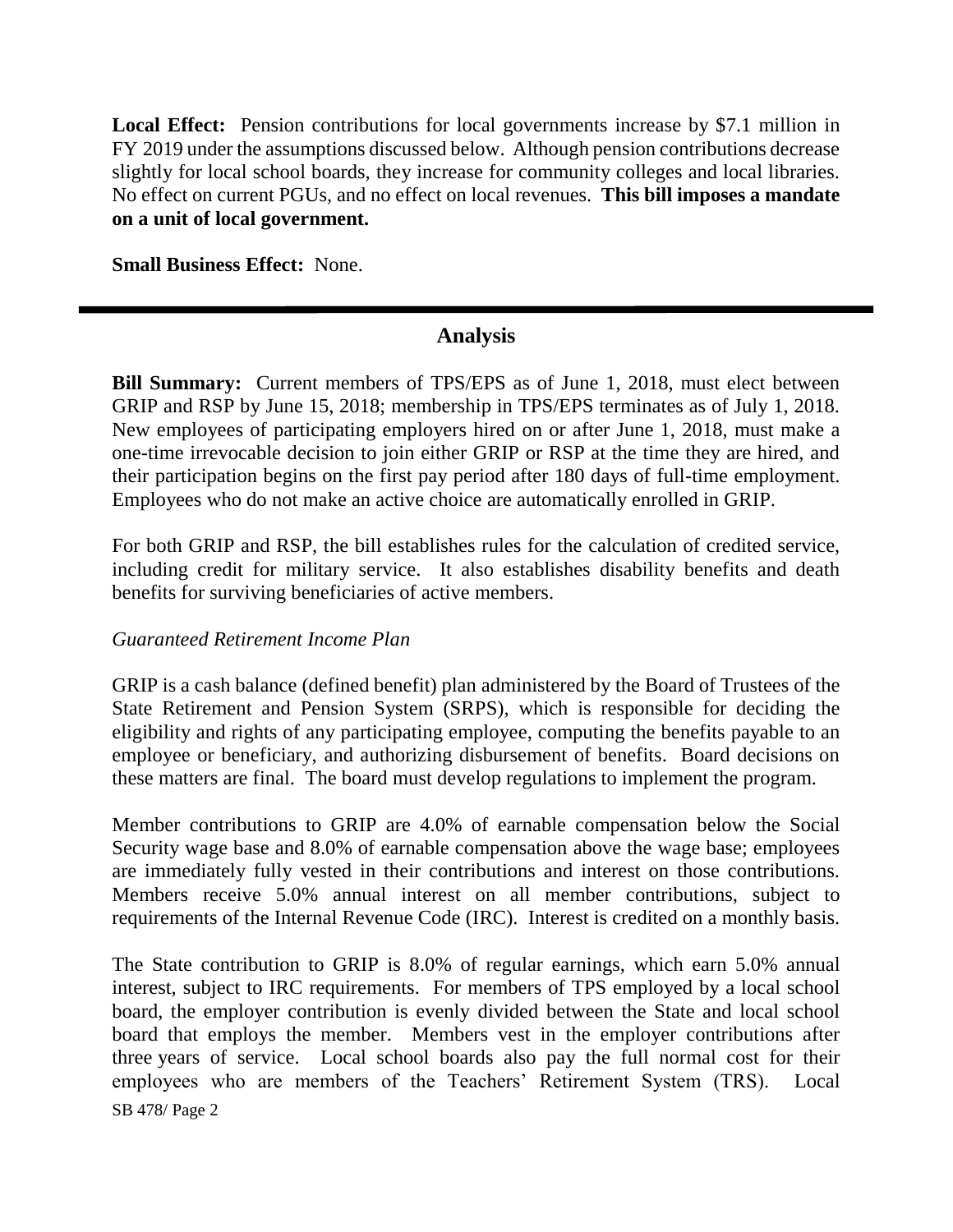community colleges and libraries are responsible for the full employer contribution for their employees.

Members must be age 62 with at least three years of service to qualify for a normal service retirement. There is no eligibility for early retirement. Benefits are payable as a lump-sum cash payment (by default), but members may also elect to receive a rollover distribution, a single life annuity, or a joint and survivor annuity.

### *Retirement Savings Plan*

RSP is a defined contribution plan administered by the SRPS Board of Trustees, which is responsible for deciding the eligibility and rights of any participating employee, computing the benefits payable to an employee or beneficiary, and authorizing disbursement of benefits. Board decisions on these matters are final. However, any written decision of the board in response to a request from a member or beneficiary is subject to appeal to the Office of Administrative Hearings. The board must develop regulations to implement the program. The bill also establishes ethical standards, investment guidelines, and reporting requirements for the board.

RSP includes investment options designated by participating employees; if they do not make a valid selection, contributions are invested in appropriate investment options selected by the SRPS Board of Trustees. Employee and employer contributions for RSP are the same as for GRIP, including contributions by local school boards and other local employers, and are allocated to investment vehicles as specified by the employee. The State must make contributions to RSP, subject to appropriations. A participating employee vests in the employer contributions to RSP after three years of credited service.

Employees can make additional contributions, transfers, or rollovers to their accounts, and total contributions in a given calendar year may not exceed the lesser of any limits imposed by the Internal Revenue Service or 100% of the employee's regular earnings. Any contributions that exceed these limits are placed in a suspense account and distributed as specified by the bill.

The board is authorized to deduct operating expenses from realized and unrealized gains of the plan, but State funds are also authorized to cover operating expenses. Participating employers must also pay any amount necessary to cover the employer's operating expenses related to RSP.

RSP benefits are payable as a lump-sum distribution, a 50% joint and survivor annuity, a single life annuity, a period-certain annuity, as installment payments, or as a rollover distribution. If an annuity option is selected, the board must purchase the annuity from an insurance company authorized to do business in the State.

SB 478/ Page 3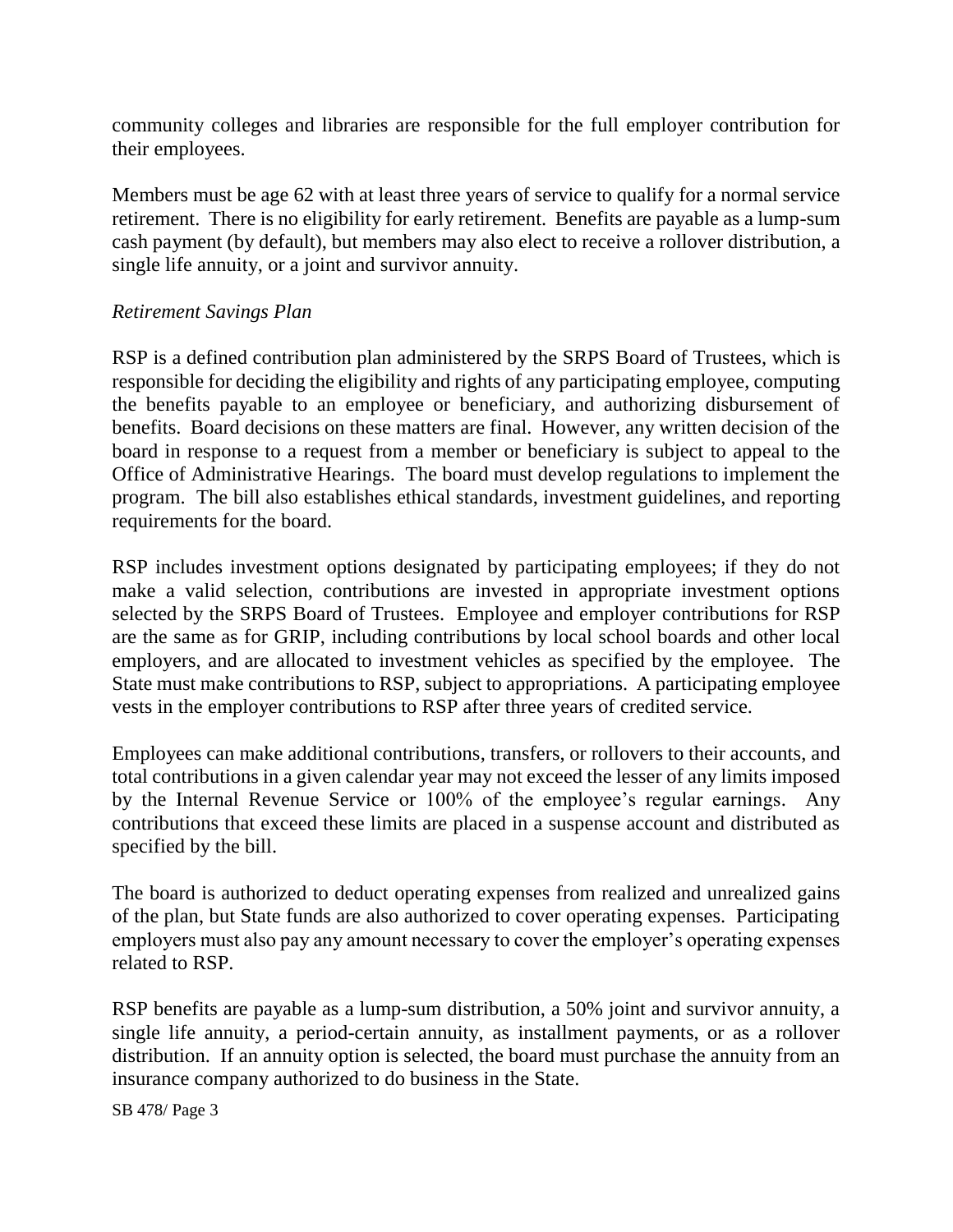## **Current Law:**

#### *Employees' Pension System/Teachers' Pension System*

With a few exceptions, membership in EPS is a condition of employment for regular State employees hired since January 1, 1980, and whose compensation is provided by State appropriation or paid from State funds, as well as other individuals designated in statute. Membership in TPS is a condition of employment for most employees of a day school under the supervision of a county board of education, faculty employees of educational institutions supported by and under the control of the State, professional and clerical employees of local community colleges, librarians or clerical employees of public libraries, and other education-related employees designated in statute and hired since January 1, 1980.

In general, TPS/EPS members hired before July 1, 2011, are subject to the Alternate Contributory Pension Selection (ACPS), a benefit tier within TPS/EPS. Chapter 397 of 2011 added the Reformed Contributory Pension Benefit (RCPB) as a new benefit tier to TPS/EPS. In general, an individual who becomes a member of TPS/EPS on or after July 1, 2011, is automatically enrolled in RCPB (subject to limited exceptions). **Exhibit 1** compares the benefit structures under ACPS and RCPB.

| <b>Exhibit 1</b><br><b>Comparison of ACPS and RCPB Benefits</b>                                      |                                                       |                                          |  |  |  |  |
|------------------------------------------------------------------------------------------------------|-------------------------------------------------------|------------------------------------------|--|--|--|--|
|                                                                                                      | <b>ACPS</b>                                           | <b>RCPB</b>                              |  |  |  |  |
| Vesting                                                                                              | 5 years                                               | 10 years                                 |  |  |  |  |
| <b>Normal Retirement</b>                                                                             | 30 years of service,<br>or age 62                     | age plus service add to 90,<br>or age 65 |  |  |  |  |
| <b>Benefit Multiplier</b>                                                                            | $1.8\%$ /year since 1998<br>$1.2\%$ /year before 1998 | $1.5\%$ /year                            |  |  |  |  |
| <b>Member Contribution</b>                                                                           | $7.0\%$ of pay                                        | $7.0\%$ of pay                           |  |  |  |  |
| <b>ACPS:</b> Alternate Contributory Pension Selection<br>RCPB: Reformed Contributory Pension Benefit |                                                       |                                          |  |  |  |  |
| Source: Department of Legislative Services                                                           |                                                       |                                          |  |  |  |  |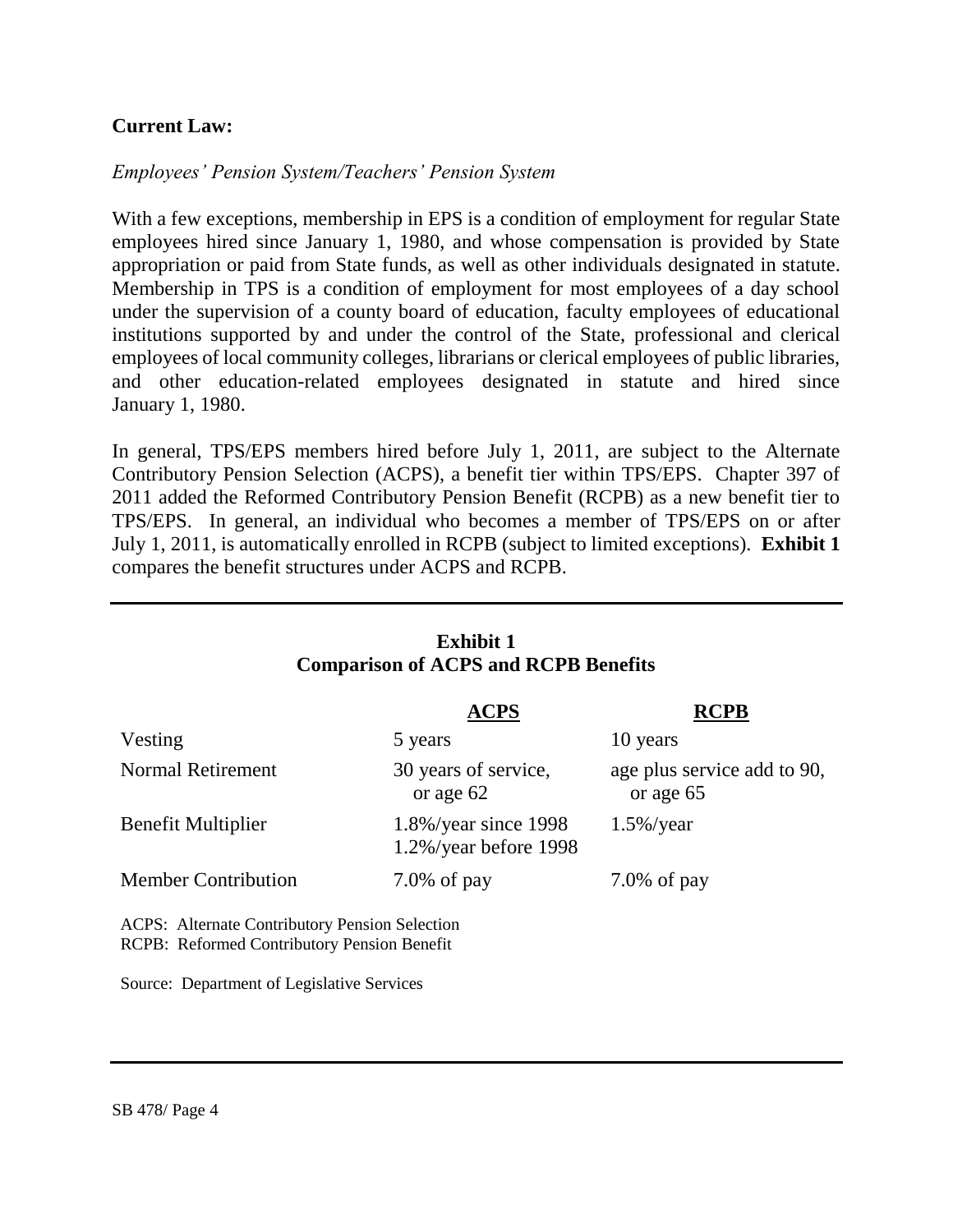## *Optional Retirement Program*

ORP is a tax-favored defined contribution retirement savings plan available to designated employees of the institutions listed below as an alternative to membership in SRPS:

- University System of Maryland (USM);
- Morgan State University (MSU);
- Saint Mary's College of Maryland (SMCM);
- the Maryland Higher Education Commission (MHEC); and
- community colleges or regional community colleges in the State, including Baltimore City Community College.

To join ORP, individuals in employing institutions must be eligible for membership in SRPS and be:

- members of the faculty of an employing institution;
- professional employees of a community college;
- employees of USM exempt from the federal Fair Labor Standards Act (FLSA);
- executive or professional administrative employees of MSU;
- employees of SMCM exempt from FLSA; or
- professional employees of MHEC.

A decision to join ORP is a one-time, irrevocable decision that must be made within one year of becoming eligible to join ORP. ORP members are not eligible to participate in any of the defined benefit plans offered by the State. The State contributes 7.25% of members' earnable compensation to ORP; there is no employee contribution. Based on surveys of participating institutions, the Department of Legislative Services (DLS) estimates that 72% of eligible members elect to join ORP and the remaining 28% participate in TPS.

### *Local Employer Contributions*

Chapter 1 of the first special session of 2012 required local school boards to pay the normal cost for their employees who are members of TRS/TPS, phased in over five years. The phase-in period is complete, so beginning in fiscal 2017, local school boards pay 100% of the normal cost. Beginning in fiscal 2013, Chapter 1 also requires county governments and Baltimore City to adjust their maintenance of effort payments to local school boards to compensate them for teacher pension costs. Beginning in fiscal 2017, the fiscal 2016 payments by the counties are included in subsequent years' per-pupil maintenance of effort calculations. Depending on enrollment trends in each county, some local school boards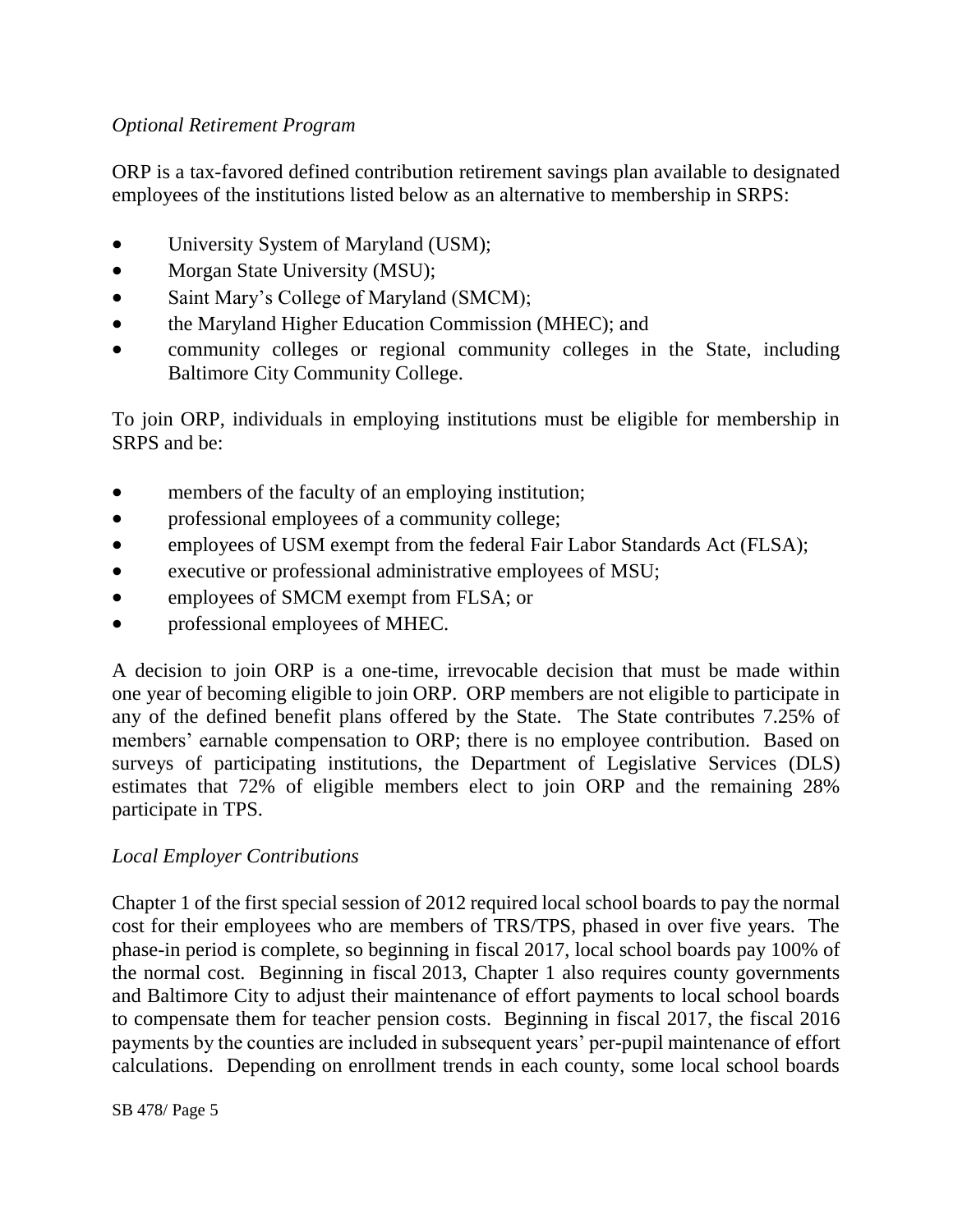may be responsible for a portion of any increase in normal cost payments between fiscal 2016 and each succeeding year.

Chapter 1 also established Teacher Retirement Supplemental Grants to provide financial support to local jurisdictions with limited capacity to pay their share of the normal cost. Under the grant program, nine local governments receive a total of \$27.7 million annually in supplemental grants. In addition, Chapter 1 repealed the requirement that local school boards reimburse the State for their TRS/TPS employees paid with federal funds beginning in fiscal 2015.

"Normal contributions" (or "normal cost") is an actuarial term that is not defined in statute, but it refers to the actuarial value of pension benefits earned by an active member or group of active members in a given year. Statute defines the "normal contribution rate" as a fraction that has as its numerator the sum of all normal contributions, net of member contributions, and as its denominator, the aggregate annual earnable compensation of members of the State system.

**Background:** As of June 30, 2016, there were 104,823 active members of TPS, all but 8,958 of whom were employed by local governments. As of the same date, there were 74,702 active members of EPS, of whom 50,234 were State employees and the remaining members were employed by PGUs.

TRS was closed to new members in 1980; it currently has 724 active members, of whom 568 are employed by local governments.

Cash balance plans, like GRIP, are a relatively new plan type, with the first one established in the mid-1980s. Since then, they have become common in the private sector, with more than 1,000 employers currently providing retirement benefits through a cash balance plan. However, they remain fairly rare in the public sector, with only three states providing cash balance plans to their employees or teachers (Kansas, Kentucky, and Nebraska). In 2009, Montgomery County established a cash balance plan (GRIP) as part of its Employees' Retirement System. The plan provides an 8.0% employer contribution and guaranteed annual interest of 7.25%, credited monthly; regular employees contribute 4.0% of compensation up to the Social Security wage base and 8.0% of compensation that exceeds the wage base; public safety employees pay 3.0% up to the wage base and 6.0% on any amounts above the wage base.

**State Fiscal Effect:** For the purposes of this analysis, the General Assembly's consulting actuary makes the following assumptions: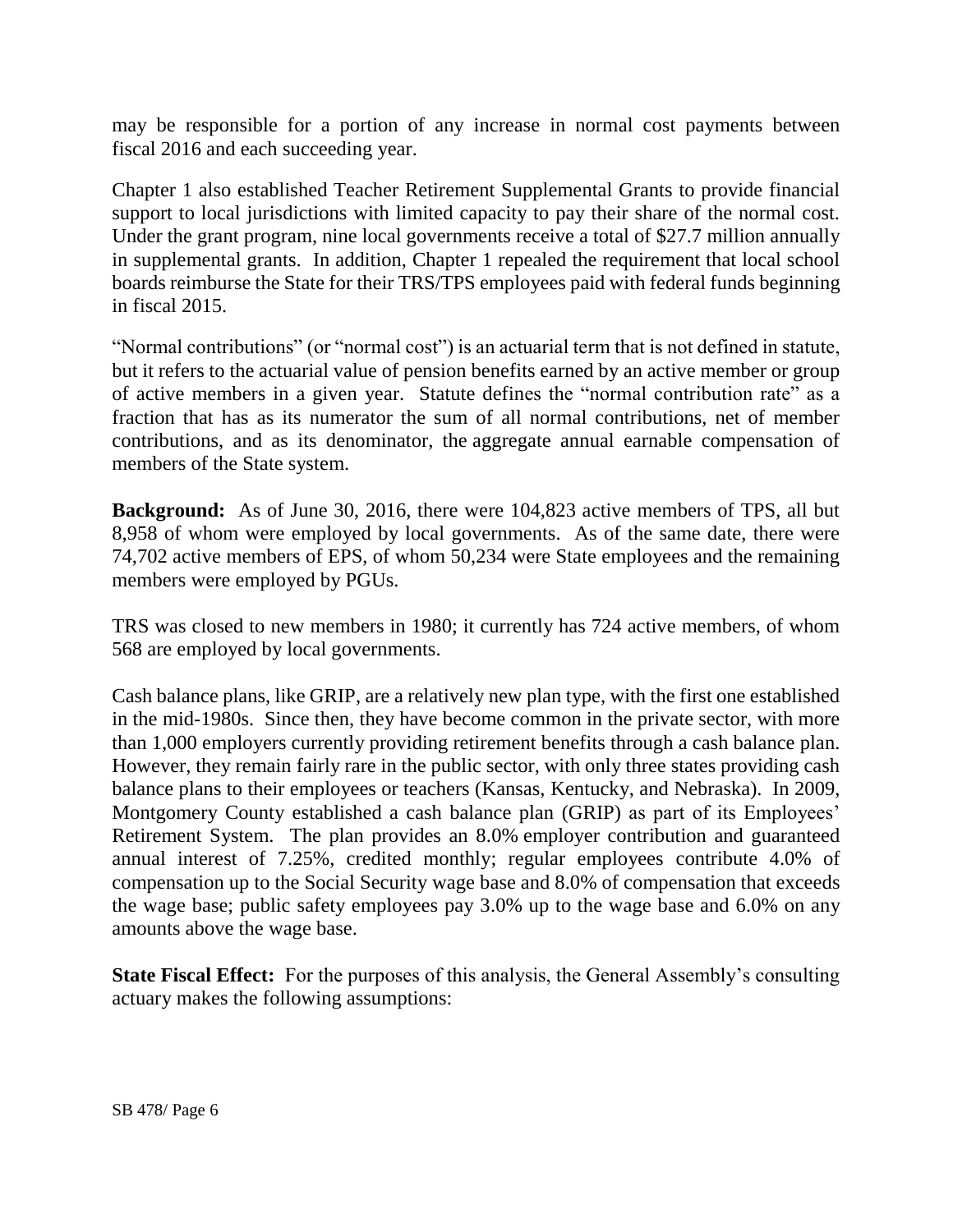- for the purpose of calculating benefits paid to vested members, years of service and average final compensation (AFC) for current TPS/EPS members are frozen as of June 30, 2018; and
- any annuities purchased under either GRIP or RSP are actuarially equivalent to the lump-sum payment that would otherwise be paid.

#### *Accrued Liabilities and Normal Cost*

The goal of actuarial funding of pension benefits is to pay for the benefits – into a trust fund – as they accrue so that future generations do not have to bear the burden of paying for benefits to retirees. The normal cost is an actuarial calculation that reflects the value of benefits earned in a given year, based on actuarial assumptions. In theory, payment of the normal cost into the trust fund should cover the cost of benefits accrued in that year. However, liabilities accrue when actual experience does not conform to the assumptions used to calculate the normal cost. The most common factor is when investments do not earn as much as projected, but other factors, such as actual rates of retirement, actual inflation, etc., can generate liabilities when they differ from the assumptions. Accrued liabilities are amortized, with the annual amortization payments added to the normal cost to generate an annual employer contribution (net of employee contributions). As of June 30, 2016, TPS/EPS had combined accrued liabilities of \$17.9 billion.

Accrued liabilities are calculated using each employee's projected final compensation. By freezing the plans, and thereby freezing AFC and service credit at June 30, 2018, instead of projecting them forward to retirement, the bill generates a substantial reduction in accrued liabilities. Had the bill been in effect in fiscal 2016, the actuary estimates that accrued liabilities would have decreased by \$5.9 billion combined for TPS/EPS.

The opposite is true for normal cost, which increases under the bill, as shown in **Exhibit 2**. Under the fiscal 2016 actuarial valuation, the employer normal cost is 4.47% of compensation for TPS and 3.86% for EPS, compared with a required 8.0% employer contribution in both GRIP and RSP under the bill. Under current law, the State pays the full normal cost for all EPS members and for TPS members who are not employed by local school boards (including those employed by community colleges and libraries). Under the bill, the State pays more for every group except TPS members employed by community colleges and libraries because their contribution is paid for by local governments that employ them. Overall, State payments under the bill represent an increase over current payments, since the State currently does not pay any of the normal cost for TPS members employed by local school boards and State GRIP/RSP payments for most other TPS/EPS members are higher than the current normal cost. Had the bill been in effect in fiscal 2016, the actuary estimates that State normal cost payments would have increased by \$373.6 million.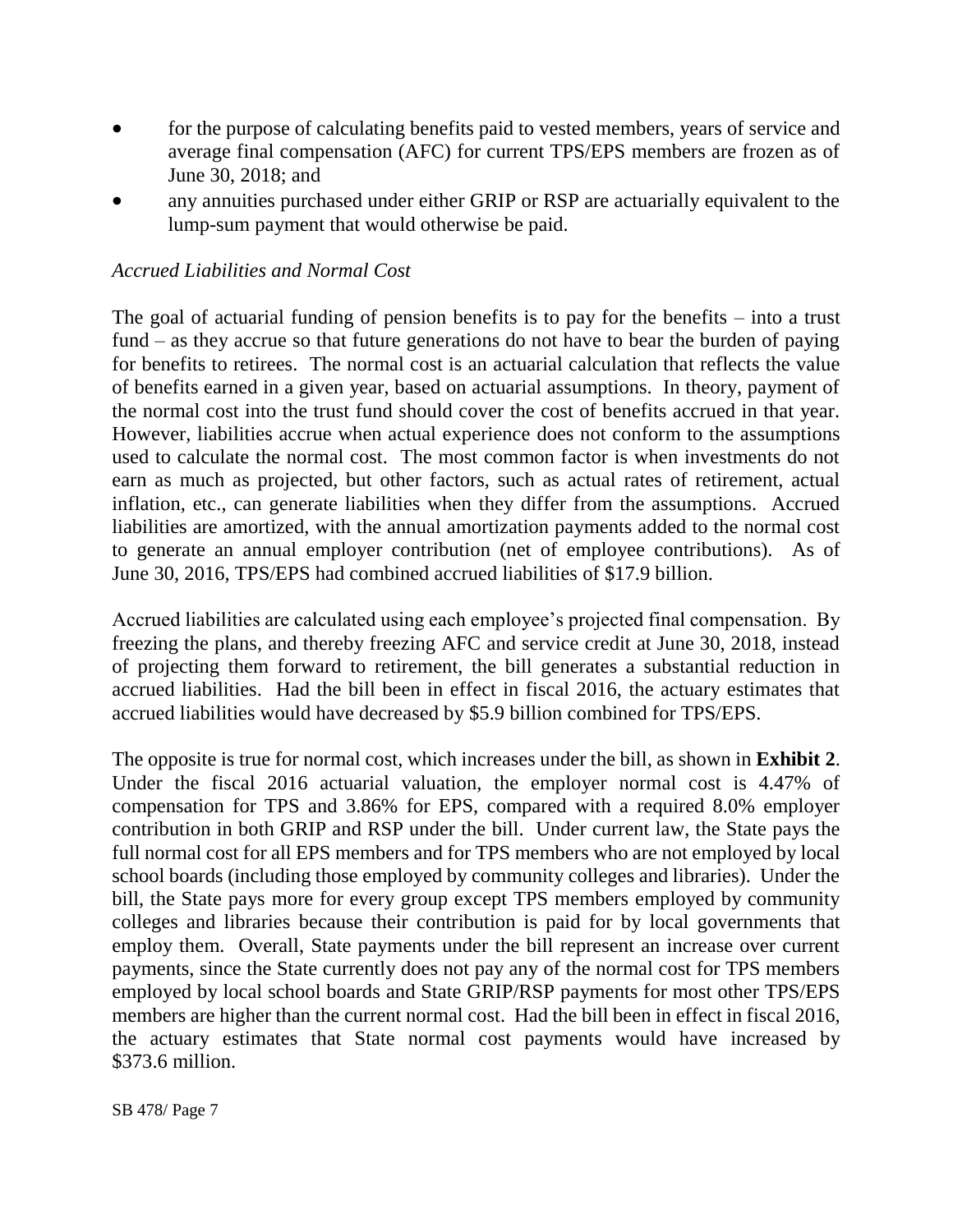|                                                                 | <b>State</b><br><b>Contributions</b> |                 | Local<br><b>Contributions</b> |                 |
|-----------------------------------------------------------------|--------------------------------------|-----------------|-------------------------------|-----------------|
|                                                                 | <b>Current</b>                       | <b>The Bill</b> | <b>Current</b>                | <b>The Bill</b> |
| <b>EPS</b> Members                                              | 3.86%                                | 8.0%            | n/a                           | n/a             |
| <b>State TPS Members</b>                                        | 4.47%                                | 8.0%            | n/a                           | n/a             |
| Local School Board TPS Members                                  | $0\%$                                | 4.0%            | 4.47%                         | 4.0%            |
| Community College and Library TPS<br><b>Members</b>             | 4.47%                                | $0\%$           | $0\%$                         | 8.0%            |
| EPS: Employees' Pension System<br>TPS: Teachers' Pension System |                                      |                 |                               |                 |
| Source: Department of Legislative Services                      |                                      |                 |                               |                 |

## **Exhibit 2 Normal Cost/Employer Contributions**

### *Optional Retirement Program*

The bill requires current ORP members to remain in the plan, so the bill affects only new hires, who are no longer eligible to choose ORP. Given that the 8.0% employer contribution for GRIP/RSP is greater than the 7.25% employer contribution under ORP, and that the vast majority of eligible members would have chosen the ORP, the bill generates an additional cost in employer contributions for new employees of ORP-eligible institutions.

#### *Fiscal 2019 Effect and Net Effect*

SRPS conducts annual actuarial valuations as of June 30 of each year. Under normal circumstances, the valuation conducted as of June 30, 2017, would determine contribution rates for fiscal 2019. That valuation would normally establish State contributions under the existing TPS/EPS provisions, which would still be in effect at the time of the valuation, instead of the bill's provisions. Under this scenario, DLS estimates that State contributions would increase by about \$375.9 million in fiscal 2019, reflecting the State paying the full cost of the existing EPS/TPS provisions *and* the new, higher normal cost employer contributions to GRIP/RSP.

However, DLS assumes that the bill's delayed effective date of June 1, 2018, allows the SRPS actuary to estimate contributions for fiscal 2019 under the provisions of the bill. Assuming that savings generated by the bill would be recognized and incorporated into the calculated employer contributions for fiscal 2019, State pension payments decrease by \$43.5 million in fiscal 2019.

SB 478/ Page 8